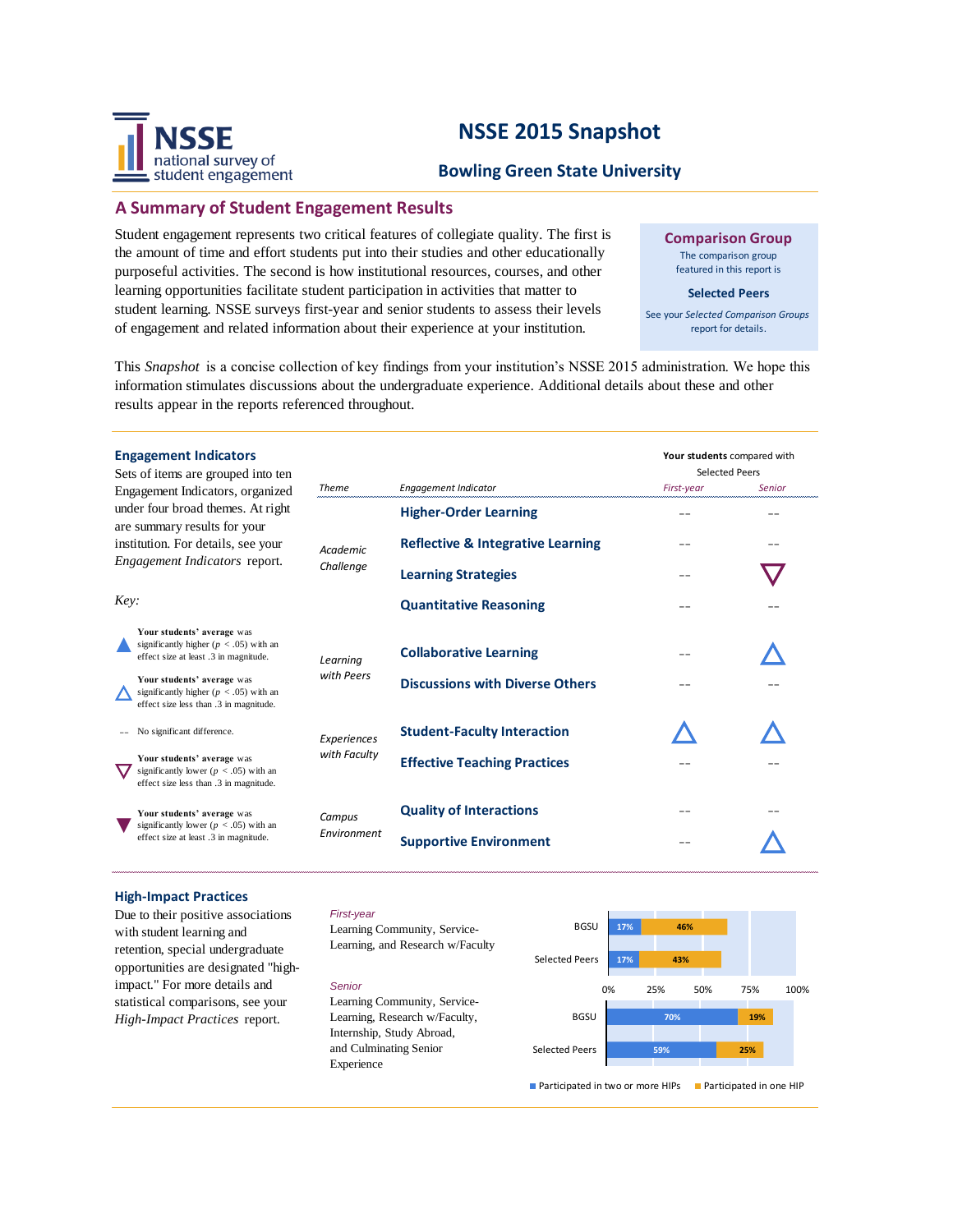# national survey of student engagement

# **NSSE 2015 Snapshot**

# **Bowling Green State University**

# **Academic Challenge: Additional Results**

The Academic Challenge theme contains four Engagement Indicators as well as several important individual items. The results presented here provide an overview of these individual items. For more information about the Academic Challenge theme, see your *Engagement Indicators* report. To further explore individual item results, see your *Frequencies and Statistical Comparisons,* the *Major Field Report,* the *Online Institutional Report,* or the Report Builder—Institution Version.



## **Challenging Students to Do Their Best Work Academic Emphasis**

To what extent did students' courses challenge them to do their best work? Response options ranged from  $1 =$  "Not at all" to  $7 =$  "Very much."



How much did students say their institution emphasizes spending significant time studying and on academic work? Response options included "Very much," "Quite a bit," "Some," and "Very little."

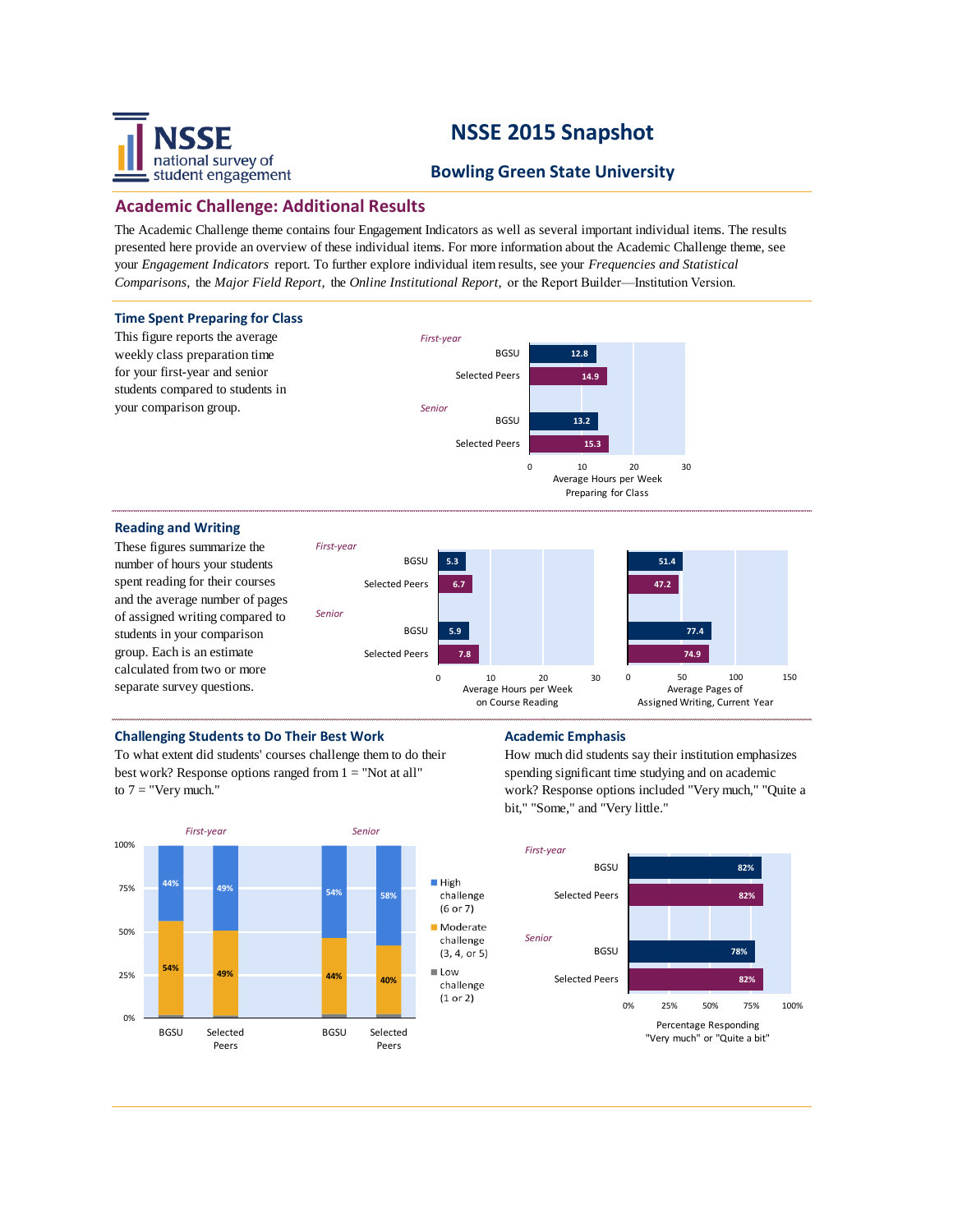

# **NSSE 2015 Snapshot**

# **Bowling Green State University**

Item #

### **Item Comparisons**

By examining individual NSSE questions, you can better understand what contributes to your institution's performance on Engagement Indicators and High-Impact Practices. This section displays the five questions<sup>a</sup> on which your first-year and senior students scored the highest and the five questions on which they scored the lowest, relative to students in your comparison group. Parenthetical notes indicate whether an item belongs to a specific Engagement Indicator or is a High-Impact Practice. While these questions represent the largest differences (in percentage points), they may not be the most important to your institutional mission or current program or policy goals. For additional results, see your *Frequencies and Statistical Comparisons* report.

#### **First-year**

|  | <b>Highest Performing Relative to Selected Peers</b> |  |  |  |
|--|------------------------------------------------------|--|--|--|
|--|------------------------------------------------------|--|--|--|

Instructors provided feedback on a draft or work in progress $^{\text{c}}$  (ET) Talked about career plans with a faculty member<sup>b</sup> (SF) Quality of interactions with students<sup>d</sup> (QI) Instructors provided prompt and detailed feedback on tests or completed assignments<sup>c</sup> (ET) Examined the strengths and weaknesses of your own views on a topic or issue<sup>b</sup> (RI) **Lowest Performing Relative to Selected Peers**

Discussions with... People with religious beliefs other than your own<sup>b</sup> (DD) Instructors taught course sessions in an organized way<sup>c</sup> (ET) Extent to which courses challenged you to do your best work<sup>d</sup> Spent more than 10 hours per week on assigned reading<sup>f</sup> Spent more than 15 hours per week preparing for class



Percentage Point Difference with Selected Peers

#### **Senior**

#### **Highest Performing Relative to Selected Peers**

| Participated in an internship, co-op, field exp., student teach., clinical placemt. (HIP) | 11a. |       |                |   | $+14$ |          |
|-------------------------------------------------------------------------------------------|------|-------|----------------|---|-------|----------|
| Institution emphasis on attending campus activities and events $()^c$ (SE)                | 14h. |       |                |   | $+12$ |          |
| Talked about career plans with a faculty member <sup>b</sup> (SF)                         | За.  |       |                |   | $+12$ |          |
| Worked with other students on course projects or assignments <sup>b</sup> (CL)            | 1h.  |       |                |   | $+10$ |          |
| Institution emphasis on using learning support services $()^c$ (SE)                       | 14c. |       |                |   | $+10$ |          |
| <b>Lowest Performing Relative to Selected Peers</b>                                       |      | $-30$ | $-10$<br>$-20$ | 0 | 10    | 20<br>30 |
| Institution emphasis on studying and academic work <sup>c</sup>                           | 14a. |       | $-5$           |   |       |          |
| Summarized what you learned in class or from course materials <sup>b</sup> (LS)           | 9c.  |       | $-7$           |   |       |          |
| Reviewed your notes after class <sup>b</sup> (LS)                                         | 9b.  |       | -8             |   |       |          |
| Spent more than 10 hours per week on assigned reading <sup>t</sup>                        | 16.  |       | $-10$          |   |       |          |
| Spent more than 15 hours per week preparing for class                                     | 15a. |       | $-12$          |   |       |          |
|                                                                                           |      |       |                |   |       |          |

#### Percentage Point Difference with Selected Peers

a. The displays on this page draw from the items that make up the ten Engagement Indicators (EIs), six High-Impact Practices (HIPs), and the additional academic challenge items reported

on page 2. Key to abbreviations for EI items: HO = Higher-Order Learning, RI = Reflective & Integrative Learning, LS = Learning Strategies, QR = Quantitative Reasoning, CL = Collaborative Learning, DD = Discussions with Diverse Others, SF = Student-Faculty Interaction, ET = Effective Teaching Practices, QI = Quality of Interactions, SE = Supportive

 Environment. HIP items are also indicated. Item numbering corresponds to the survey facsimile included in your *Institutional Report* and available on the NSSE website. b. Combination of students responding "Very often" or "Often."

c. Combination of students responding "Very much" or "Quite a bit."

g. Estimate based on number of assigned writing tasks of assigned writing tasks of various lengths. The contract of

d. Rated at least 6 on a 7-point scale.

e. Percentage reporting at least "Some.

f. Estimate based on the reported amount of course preparation time spent on assigned reading.